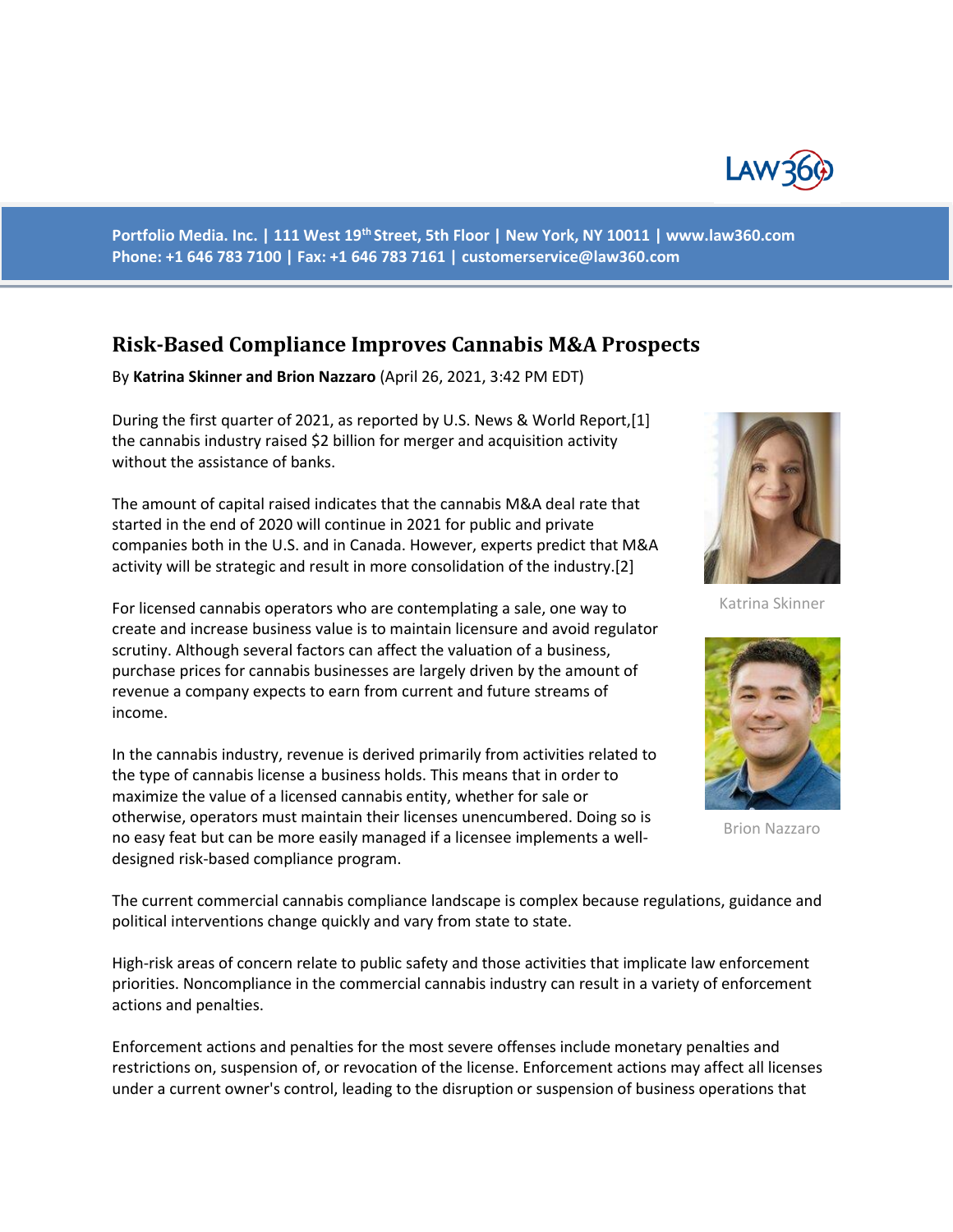impede market and product expansion strategies, which in turn results in a decreased business valuation.

Legacy compliance problems may also continue to affect a new owner's business plan if a new owner cannot demonstrate that the infractions have been remedied. Since there is no one fail-safe way to ensure compliance with cannabis rules and regulations, adopting a risk-based approach is a practical and effective way to reduce the risk of noncompliance.

## **Developing a Comprehensive Risk-Based Compliance Program**

Risk-based compliance programs help align regulator and operator interests by ensuring that a business is focusing on those areas most important to regulators.

For example, last year the U.S. Food and Drug Administration indicated that it was considering taking a risk-based approach to evaluating and regulating hemp-derived CBD and CBD-infused products.

This approach is also used in other highly regulated industries where the implementation of well designed risk-based compliance programs may be considered mitigating factors by the U.S. Department of Justice in criminal cases that involve corporations and may provide a good faith compliance defense that can be asserted by defendants.

In fact, the DOJ's Justice Manual provides an outline of factors for prosecutors to consider specifically related to evaluating compliance programs when investigating a business organization. The manual encourages prosecutors to consider whether a compliance program is well designed, being applied in good faith and working.

A well-designed, risk-based compliance program must include a risk assessment that demonstrates that risks have been identified and classified in a way that ensures appropriate controls are implemented for risk mitigation.

These controls must be documented in written policies and procedures that can be utilized by those overseeing compliance departments and the employees who perform everyday operational tasks, and they must be reviewed and updated regularly to incorporate any lessons learned from infractions and to ensure effectiveness.

Companies must also invest in compliance training throughout their operations and workforce. Doing so demonstrates that a business has a strong compliance culture, based on risk.

A strong compliance culture that understands the risks it is facing helps organizations prioritize resources and empowers stakeholders at every level to manage their risk responsibilities. It also provides management with a method to balance risk mitigation with risk appetites. This creates an environment that focuses resources on the risks most likely to jeopardize business goals while controlling the cost of compliance holistically.

## **Commitment to Continuous Improvement is Key**

Even the best designed compliance program will experience infractions and noncompliance, which by itself, does not mean that the program was ineffective at the time of the offense. It must be working as intended at the time of noncompliance by incorporating continuous improvement, investigation of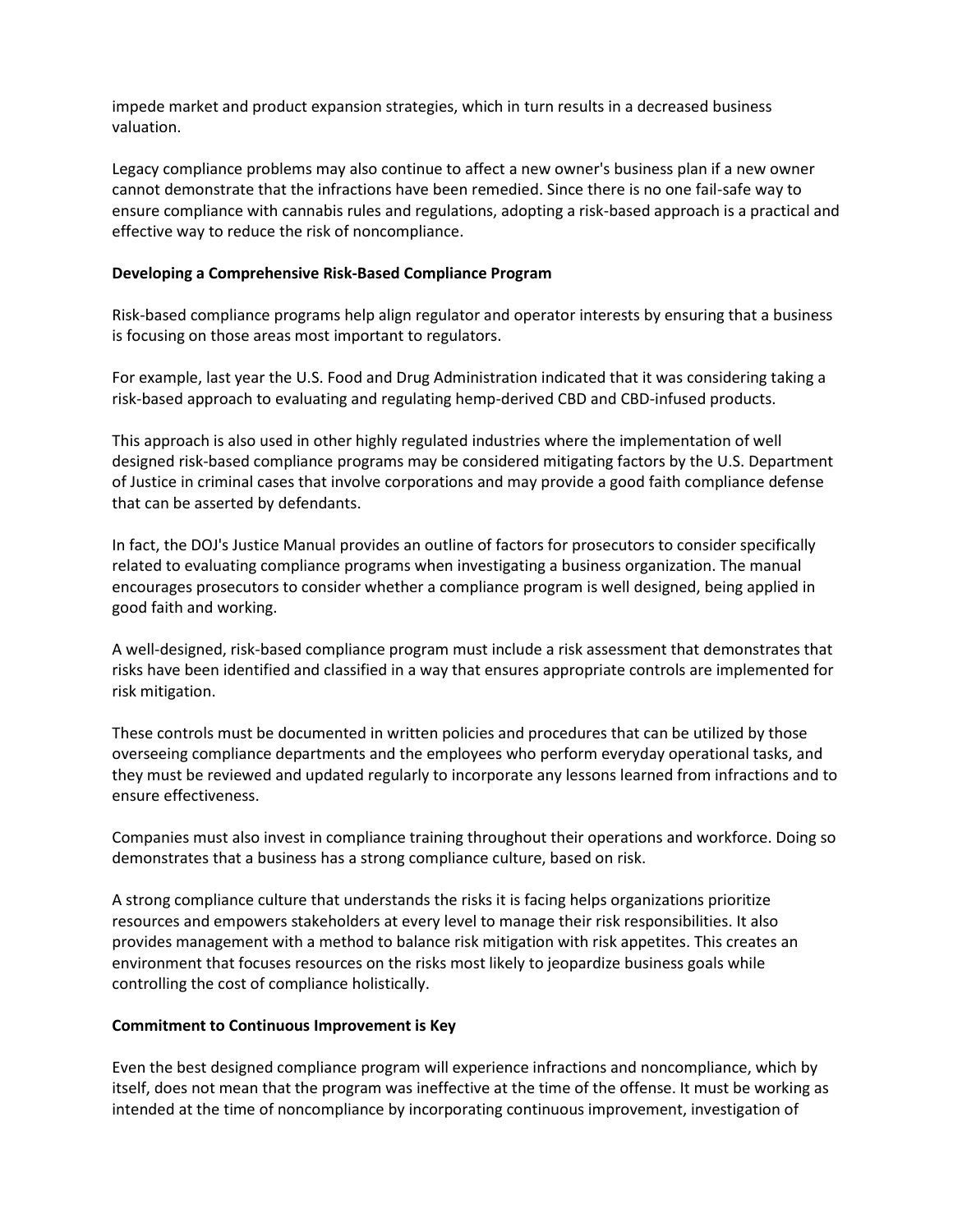misconduct and management of issues to strengthen the program.

These factors demonstrate that the cannabis operator intends to improve and evolve. The cannabis operator should be able to identify noncompliance through timely and thorough investigations of potential noncompliance and have the ability to remediate and address identified root causes appropriately.

The top down message should be one that creates autonomy and empowers those responsible with ensuring the compliance program is effective. This approach demonstrates a strong compliance culture that adequately informs employees of their responsibilities and demonstrates the cannabis operator's commitment to compliance. Ultimately, it demonstrates whether the program is effective or a simply a paper program.

There is also a small window of opportunity to show that a compliance program can evolve and incorporate improvements that mitigate the root cause of the violation. In essence, most regulators take into consideration the licensee's ability to self-correct noncompliance.

A robust understanding of the cannabis operator's risk-based compliance program provides continuity of the program to make self-correction possible. The company must demonstrate an adequate and honest root cause analysis to understand both how the noncompliance took place and the remediation needed to prevent similar actions in the future.

One of a regulator's goals is returning a licensee back to compliance, and in many cases, correcting the noncompliance shortly after identification reduces the need for stricter regulatory enforcement action. Reducing or removing the threat of an enforcement action helps maintain a cannabis operator's ability to generate revenue through licensed activity.

## **Setting Your Company Up for M&A Success**

In a contemplated merger or acquisition context, there are many advantages for a purchaser if a selling cannabis operator can demonstrate it has implemented a risk-based compliance program. This is especially true during the due diligence period when most purchasers focus on regulatory related matters.

Prior noncompliance is more likely to be identified because the program is transparent. If noncompliance occurs in the future, a purchaser will be positioned to reduce the impact of an enforcement action.

A purchaser can also be confident that the cost of compliance will remain consistent post-purchase because a well-established culture of compliance is already in place. Incorporating these elements into a due diligence review increases the likelihood that future revenue streams of the cannabis operator will perform as expected. This in turn helps ensure that a new acquisition provides a return on the investment of its purchasers.

### *Katrina Skinner is a partner at Burns & Levinson LLP.*

*Brion Nazzaro is president at the Association of Certified Commercial Cannabis Experts.*